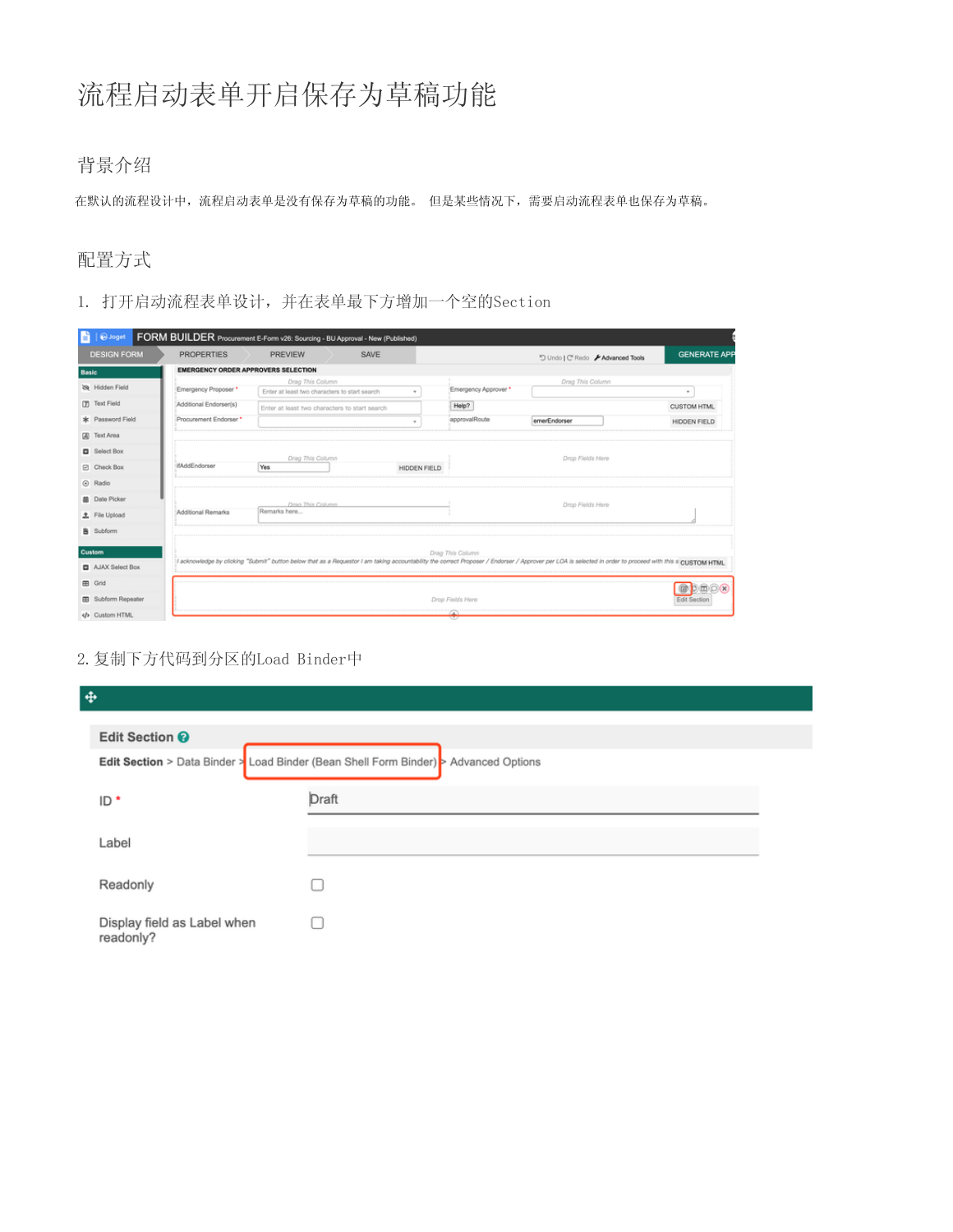### $\spadesuit$

#### Configure Bean Shell Form Binder @

Edit Section > Data Binder > Configure Bean Shell Form Binder > Advanced Options

Script  $^{\star}$ 

|    | 1 - import org.joget.apps.form.lib.SaveAsDraftButton;                      |
|----|----------------------------------------------------------------------------|
| 2  | import org.joget.apps.form.lib.CustomHTML;                                 |
| 3  | import org.joget.apps.form.model.Column;                                   |
| 4  | import org.joget.apps.form.model.Element;                                  |
| 5  | import org.joget.apps.form.model.FormAction;                               |
| 6  | import org.joget.apps.form.model.FormData;                                 |
| 7  | import org.joget.apps.form.model.Section;                                  |
| 8  | import org.joget.apps.form.service.FormUtil;                               |
| 9  | import java.util.ArrayList;                                                |
| 10 | import java.util.Collection;                                               |
| 11 |                                                                            |
| 12 | $Collection$ formActions = new ArrayList();                                |
| 13 | String saveButtonLabel = "Save as Draft";                                  |
| 14 | Element saveButton = $new$ SaveAsDraftButton();                            |
| 15 | saveRutton setPronerty(FormlItil<br>$"$ cave $\Lambda$ cDraft" $\lambda$ . |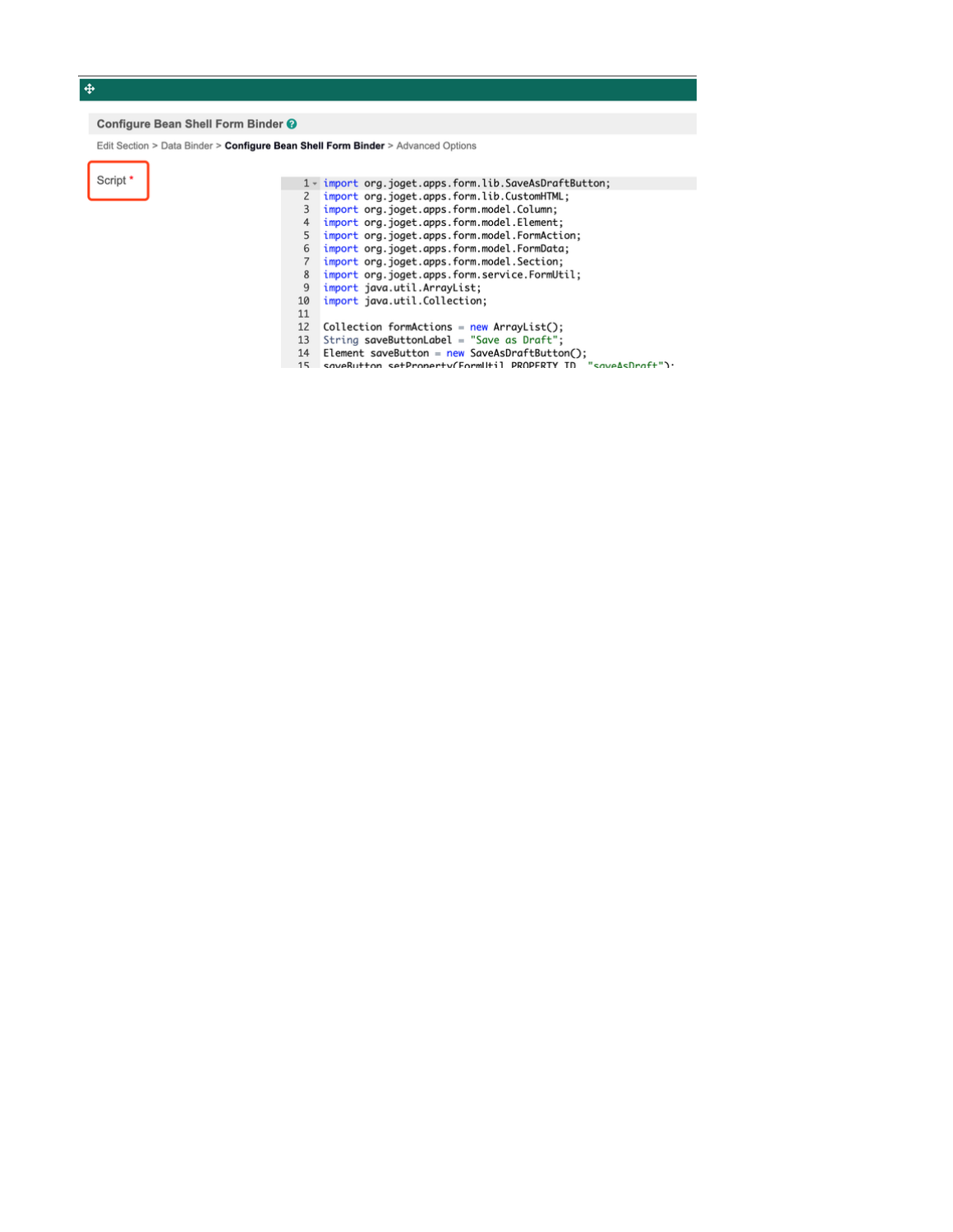```
// 
import org.joget.apps.form.lib.SaveAsDraftButton;
import org.joget.apps.form.lib.CustomHTML;
import org.joget.apps.form.model.Column;
import org.joget.apps.form.model.Element;
import org.joget.apps.form.model.FormAction;
import org.joget.apps.form.model.FormData;
import org.joget.apps.form.model.Section;
import org.joget.apps.form.service.FormUtil;
import java.util.ArrayList;
import java.util.Collection;
Collection formActions = new ArrayList();
String saveButtonLabel = "Save as Draft";
Element saveButton = new SaveAsDraftButton();
saveButton.setProperty(FormUtil.PROPERTY_ID, "saveAsDraft");
saveButton.setProperty("label", saveButtonLabel);
formActions.add(saveButton);
Section section = element;
ArrayList columns = (ArrayList) section.getChildren();
Column column = \text{columns.get}(0);column.setProperty("horizontal", "true");
column.setChildren(formActions);
//add a custom html to fix the layout issue
Element html = new CustomHTML();
String script = "<script>$(document).ready(function(){";
script +=
"$(\"#"+section.getPropertyString("id")+"\").find(\".form-cell\").prependT
o(\"#section-actions .form-column\");";
script += "$(\"#"+section.getPropertyString("id")+"\").remove();";
//check whether it is save as draft and redirect to refresh after
submission
FormData fd = formData;
if (fd.getRequestParameter("saveAsDraft") != null) {
     script += "window.location.href=\'refresh\'";
}
script += "\}); </script>";
html.setProperty("id", "button_layout_fixes");
html.setProperty("label", "");
html.setProperty("value", script);
formActions.add(html);
return null;
```
3.保存表单,从前端启动流程即可看到保存为草稿按钮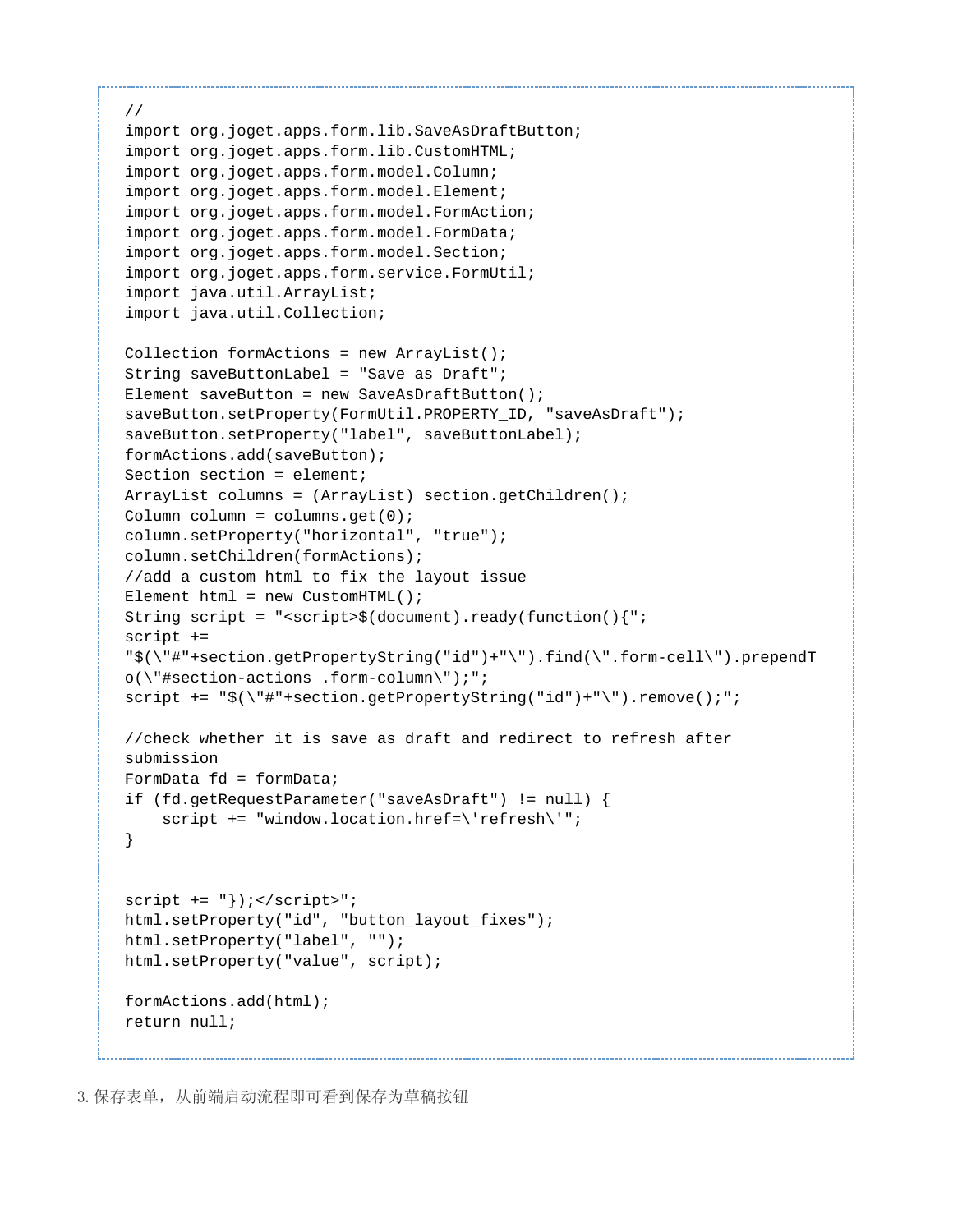## 非流程启动表单发起流程

1.进入普通表单设计器,增加表单后续处理工具

在上方的保存为草稿表单中,由于设置了该表单为启动流程表单,所以【不能】作为发起流程表单。

如果需要【草稿表单】发起流程,则需要复制【发起流程表单】,新建【普通表单】发起流程

| <b>O</b> Joget<br>FORM BUILDER Procurement E-Form v26: Sourcing - BU Approval - Submit after Drafted (Published)<br>€                               |                                                              |                                                                                                                                                                                                                                                                                                                                                                                                                                                                                                                                                      |  |             |  |                   |  |  |
|-----------------------------------------------------------------------------------------------------------------------------------------------------|--------------------------------------------------------------|------------------------------------------------------------------------------------------------------------------------------------------------------------------------------------------------------------------------------------------------------------------------------------------------------------------------------------------------------------------------------------------------------------------------------------------------------------------------------------------------------------------------------------------------------|--|-------------|--|-------------------|--|--|
| <b>DESIGN FORM</b><br><b>PROPERTIES</b>                                                                                                             |                                                              | <b>PREVIEW</b>                                                                                                                                                                                                                                                                                                                                                                                                                                                                                                                                       |  | <b>SAVE</b> |  |                   |  |  |
| Advanced                                                                                                                                            |                                                              |                                                                                                                                                                                                                                                                                                                                                                                                                                                                                                                                                      |  |             |  |                   |  |  |
| Edit Form > Advanced > Post Processing Tool (Bean Shell Tool)                                                                                       |                                                              |                                                                                                                                                                                                                                                                                                                                                                                                                                                                                                                                                      |  |             |  |                   |  |  |
| Unauthorized Message                                                                                                                                |                                                              |                                                                                                                                                                                                                                                                                                                                                                                                                                                                                                                                                      |  |             |  |                   |  |  |
| <b>Post Form Submission Processing</b>                                                                                                              |                                                              |                                                                                                                                                                                                                                                                                                                                                                                                                                                                                                                                                      |  |             |  |                   |  |  |
| Run a tool after a form is submitted. Only applicable for primary form, in form grid, and list grid.                                                |                                                              |                                                                                                                                                                                                                                                                                                                                                                                                                                                                                                                                                      |  |             |  |                   |  |  |
| Post Processing Tool                                                                                                                                | Bean Shell Tool                                              |                                                                                                                                                                                                                                                                                                                                                                                                                                                                                                                                                      |  |             |  | $\times$ $\times$ |  |  |
| Run Tool on                                                                                                                                         | Both data creation and update                                |                                                                                                                                                                                                                                                                                                                                                                                                                                                                                                                                                      |  |             |  |                   |  |  |
| FORM BUILDER Procurement E-Form v26: Sourcing - BU Approval - Submit after Drafted (Published)<br>OJoget<br><b>PROPERTIES</b><br><b>DESIGN FORM</b> |                                                              | <b>PREVIEW</b>                                                                                                                                                                                                                                                                                                                                                                                                                                                                                                                                       |  | <b>SAVE</b> |  |                   |  |  |
| Configure Bean Shell <sup>@</sup><br>Edit Form > Advanced > Configure Bean Shell                                                                    |                                                              |                                                                                                                                                                                                                                                                                                                                                                                                                                                                                                                                                      |  |             |  |                   |  |  |
| Script <sup>*</sup>                                                                                                                                 | 2<br>3<br>4<br>5<br>6<br>7<br>8<br>9<br>10<br>11<br>12<br>13 | 1 - import java.util.HashMap;<br>import java.util.Map;<br>import javax.servlet.http.HttpServletRequest;<br>import org.joget.apps.app.model.AppDefinition;<br>import org.joget.apps.app.service.AppService;<br>import org.joget.apps.app.service.AppUtil;<br>import org.joget.workflow.model.WorkflowProcessResult;<br>import org.joget.workflow.model.service.WorkflowManager;<br>import org.joget.workflow.model.WorkflowAssignment;<br>import org.joget.workflow.model.WorkflowProcess;<br>// 流程ID, 根据需要修改<br>String processId = "eform_sourcing"; |  |             |  |                   |  |  |

2.使用以下代码,填入代码块中(注意其中的变量设置)